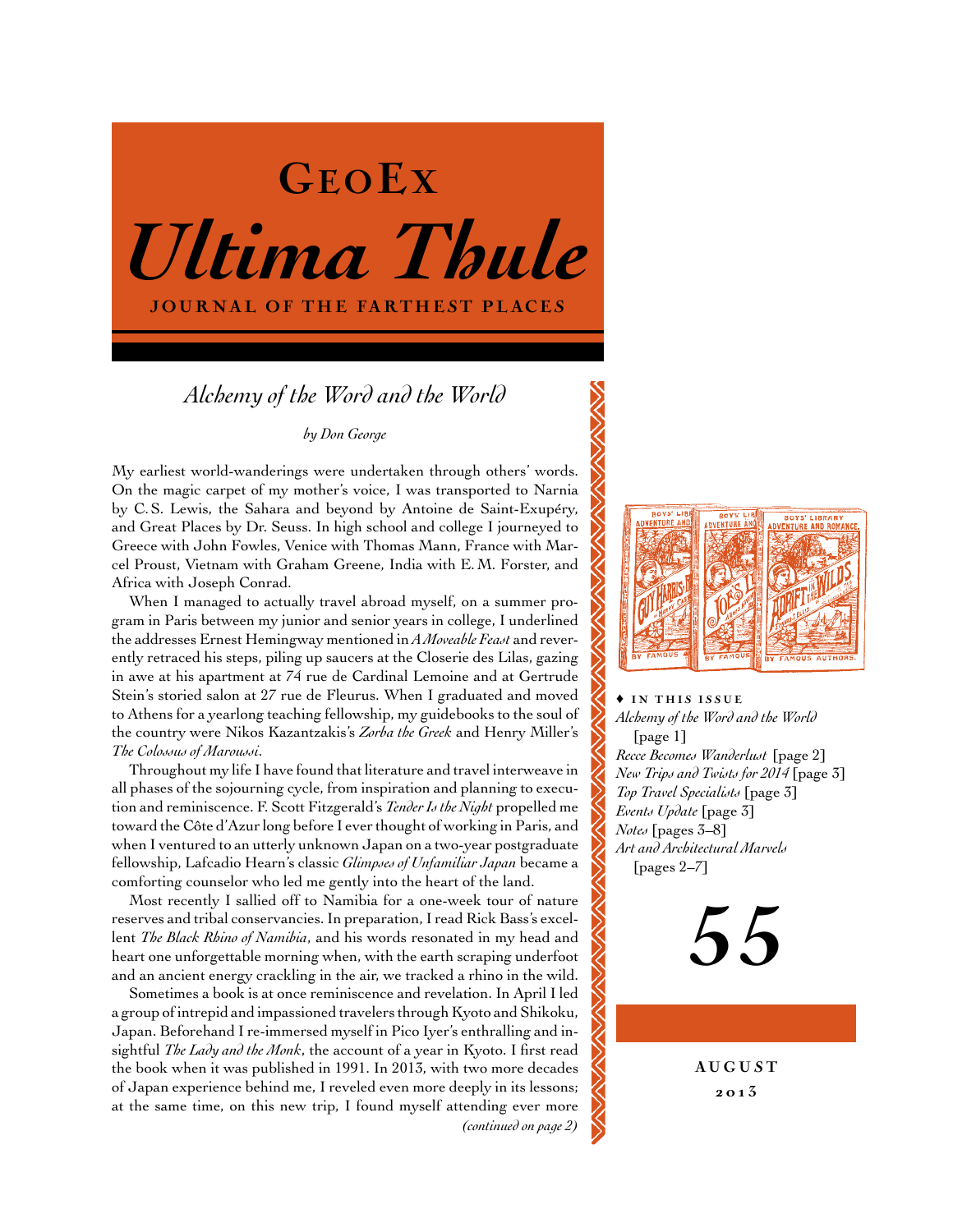# *(continued from page 1)*

keenly to the silences and shadows that, as Pico had shown me, punctuate life in Japan.

Sometimes a book casts unexpected illuminations. In her charming memoir of studying Mandarin while residing in Shanghai and Beijing, *Dreaming in Chinese*, Deborah Fallows beautifully illustrates how a word can unlock the character of a place: *Rènao,* Fallows explains, means"noisy and exciting in a pleasant way." "At a *rènao* restaurant in China," she writes, "diners squeeze around too-small tables that are squeezed into too-small spaces. They toast, drink, tell stories, pass food, hop from their seats to drink to each other, sing, laugh, eat. Servers bustle from table to table, bringing more and more dishes, opening more and more bottles. Diners call after servers, servers run faster. The measure of a great evening is the hotter and noisier the better." In a few sentences, I've been transported halfway around the planet—and I've also gained a deeper appreciation of a particularly *rènao* place I love in San Francisco's Chinatown.

A book with a great sense of place—be it memoir, reportage, or fiction enacts a journey: introducing us to new landscapes, cultures, and characters; scents, textures, and tastes; traditions, conflicts, and dreams. Such literature can also, as with the best journeys, teach us about the boundlessness of the world—and of ourselves. For me, the book that exemplifies this is Peter Matthiessen's masterful *The Snow Leopard*. In that riveting account of a Himalayan expedition, Matthiessen weaves threads of knowledge and musing about Nepal and the Himalaya, Buddhism, and human hopes and despairs. He instructs us about the region and the religion, but he also teaches us about the limits and limitlessness of human aspiration and the precious fragility of human connection. He reminds us that we are only as big as the dreams we dare—and as testament to its life-changing power, his odyssey ultimately inspired me to leave an extremely secure, cosseting existence in Japan for an extremely insecure and intimidating unknown future in the United States.

So the alchemy of the word and the world enriches our inner and outer adventures, wherever we may be, on the planet and on the great pathway of life.

**TENSORIA DELL'ARITME** 

## ART AND ARCHITECTURAL **MARVELS**

*Our planet holds astonishing landscapes and fascinating cultures, inspiring incredible works of art and architecture. We asked our staff to recall their favorite spot for arts of all kinds, and though they argued that choosing just one was impossible, most complied.*

# $\triangle$  ART AND **ARCHITECTURAL** MARVELS ONE Kristin Zibell: *The 12th-century churches of Lalibela, Ethiopia. They're exquisitely carved from rock and have paintings of the Christian Orthodox church covering their interiors.*

♦ A rt a n d A R.C.H I T E CTURAL MARVELS TWO Carey Johnston: *I was mesmerized by the Zeugma Mosaic Museum in Gaziantep, Turkey. The incredible detail of its masterpieces provides an indelible insight into life over 2,000 years ago.* 

*The 2014 GeoEx catalog is due to arrive in mailboxes soon. You can download the iPad app from*  [GeoEx.com/Catalog](http://www.geoex.com/forms/catalog-request)*.*

•

# *Recce Becomes Wanderlust*

When GeoEx decided to create an online literary travel magazine some five years ago, we carefully chose the name Recce. A primarily British slang term for "reconnaissance" or "reconnoiter," Recce was perfect in meaning for our editorial venture, whose goal was "to explore a place to get to know it better." Since then, however, we've watched the word befuddle many, in both pronunciation and sense. As a result, in the coming months our beloved literary magazine-blog Recce will re-emerge as Wanderlust, an equally resonant name that *Webster's* defines as "strong or unconquerable longing for or impulse toward wandering." As ever, that unconquerable longing will inspire and infuse a robust combination of articles, interviews, slide shows, and book excerpts, all celebrating travel. We look forward to sharing our Wanderlust with you a[t GeoEx.com/Blog.](http://www.geoex.com/blog)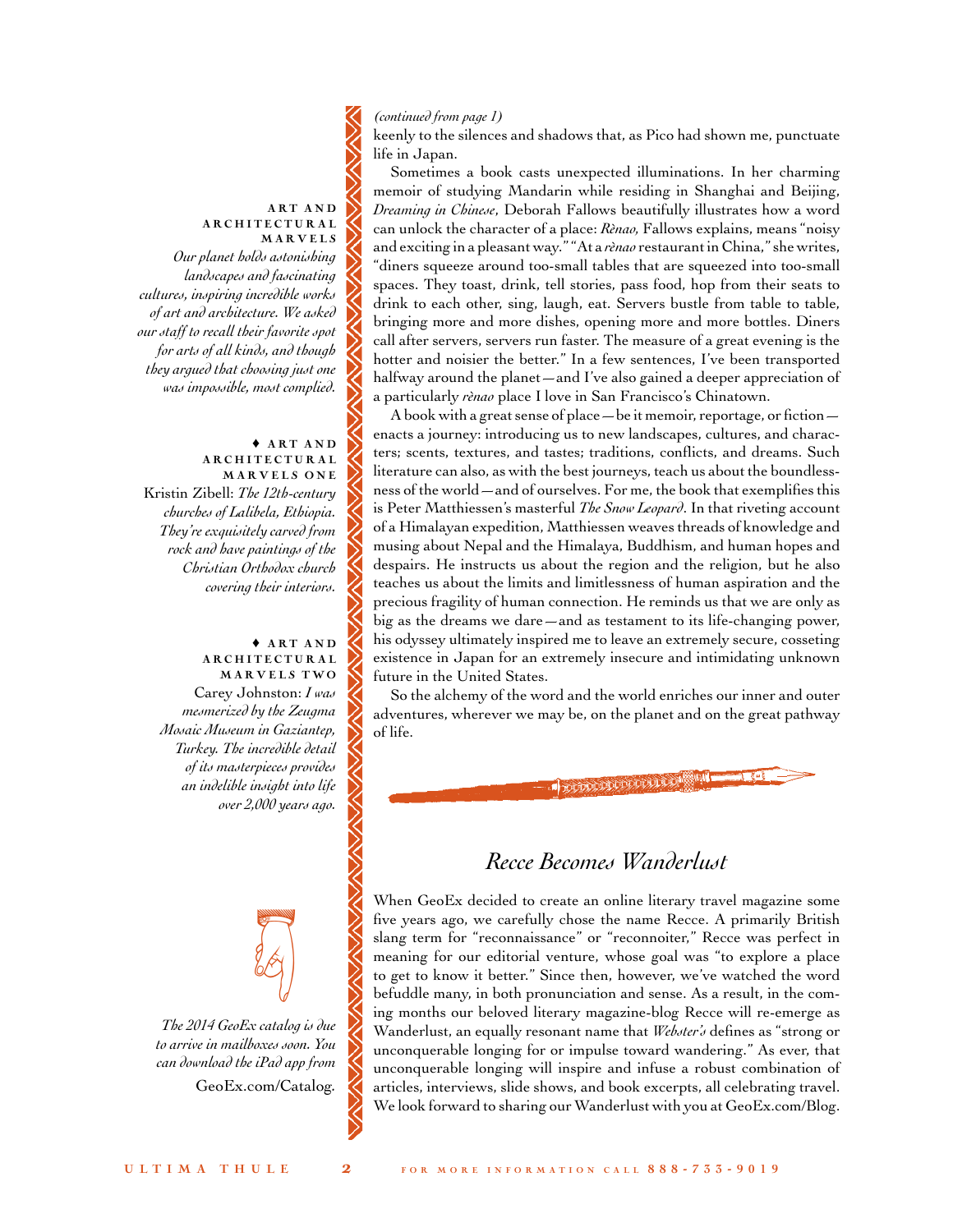# *New Trips and Twists for 2014*

GeoEx is always sussing out fresh, creative, and authentic travel experiences, whether it's a new off-the-radar destination to discover or different ways to explore more familiar far-flung locales. Our 2014 catalog—landing in your mailbox shortly—announces our latest trips and twists. Here's a preview: *Trek into Central Bhutan* takes an insider's look at the Dragon Kingdom's hidden valleys and villages alongside our friend who grew up among them. *Unexpected Oman* reveals exquisite Islamic architecture, soaring sand dunes, verdant mountains, picture-perfect oases, and nesting sea turtles. *Untamed Patagonia* revels in one of the planet's least visited and most spectacular corners, hiking through peerless mountain landscapes of the Aysen region and crossing a lonely border outpost on foot. *Edens of Indonesia* sails through captivating islands and cultures, delving into turquoise waters, tea plantations, active volcanoes, welcoming villages, and the realm of Komodo dragons.

# *Top Travel Specialists*

*Condé Nast Traveler* recently announced their 2013 Top Travel Specialists list, and we are proud to note that four of our destination experts were recognized for their expertise—more than any other company. Congratulations to Brent Olson (Bhutan), Vassi Koutsaftis (Tibet), Kate Doty (Uncharted Places), and Adam Vaught (Cuba). Read more about our specialists at [GeoEx.com/GeoExpertise.](http://www.geoex.com/about/why-geoex/geoexpertise)

# *Events Update*

We're in the throes of organizing several fall events, all on the West Coast. And while we don't want to spill the beans too early, we can share that one in November will feature Dr. Robert Thurman, professor of Indo-Tibetan Buddhist Studies at Columbia University, to benefit Tibet House, an organization dedicated to preserving Tibet's unique culture. We're also looking forward to an inspiring affair with the boundary-pushing organization No Barriers. We hope to see you at one—or all—of these occasions. Please stay tuned to [GeoEx.com/Events f](http://www.geoex.com/about/events-2013)or details.

# *Notes*

# TEMPTED BY TURKEY OR PERSIA?

Our Turkey and Persia trips are filling quickly, so if you're tempted, we suggest booking now. With speedy work, you may still be able to join our October 4–16 *Eastern Turkey* journey (featuring Mount Nemrut and Şanlıurfa mosques, hammams, and caravanserais) or our October 19-November 1 *Tribute to Turkey* trip (which includes Istanbul, Ephesus, Cappadocia, and Ankara). Our *Treasures of Persia* (ranging from Tehran to Persepolis and Esfahan to Tabriz) is sold out for the fall but has space left on our April 14–May 2 departure. And our May 6–27 *Silk Road: Xian to Rome* epic (touching on China, Kyrgyzstan, Uzbekistan, Turkmenistan, Iran, Turkey, and Italy) has just a couple spots available. Stacey Sullivan is happy to tell you more.

#### $*$  ART AND A RC H I T E CTURAL MARVELS THREE

George Doubleday: *Cynthia and I found these places quite amazing: the whole complex of Petra, Jordan; the Meenakshi Amman Temple at Madurai in the Tamil Nadu state of India; Borobudur, a 9th-century Mahayana Buddhist temple in central Java, Indonesia; and Cappadocia, Turkey. And for modern architecture: Dubai and Shanghai.* 



♦ A rt a n d **ARCHITECTURAL** Mar v e ls four Alice Howell: *Instituto Inhotim in Brazil. It's the world's largest open-air museum, complete with botanical gardens that showcase Brazil's astounding horticulture. Walking and golf carting through it is like being Alice in Art Wonderland.*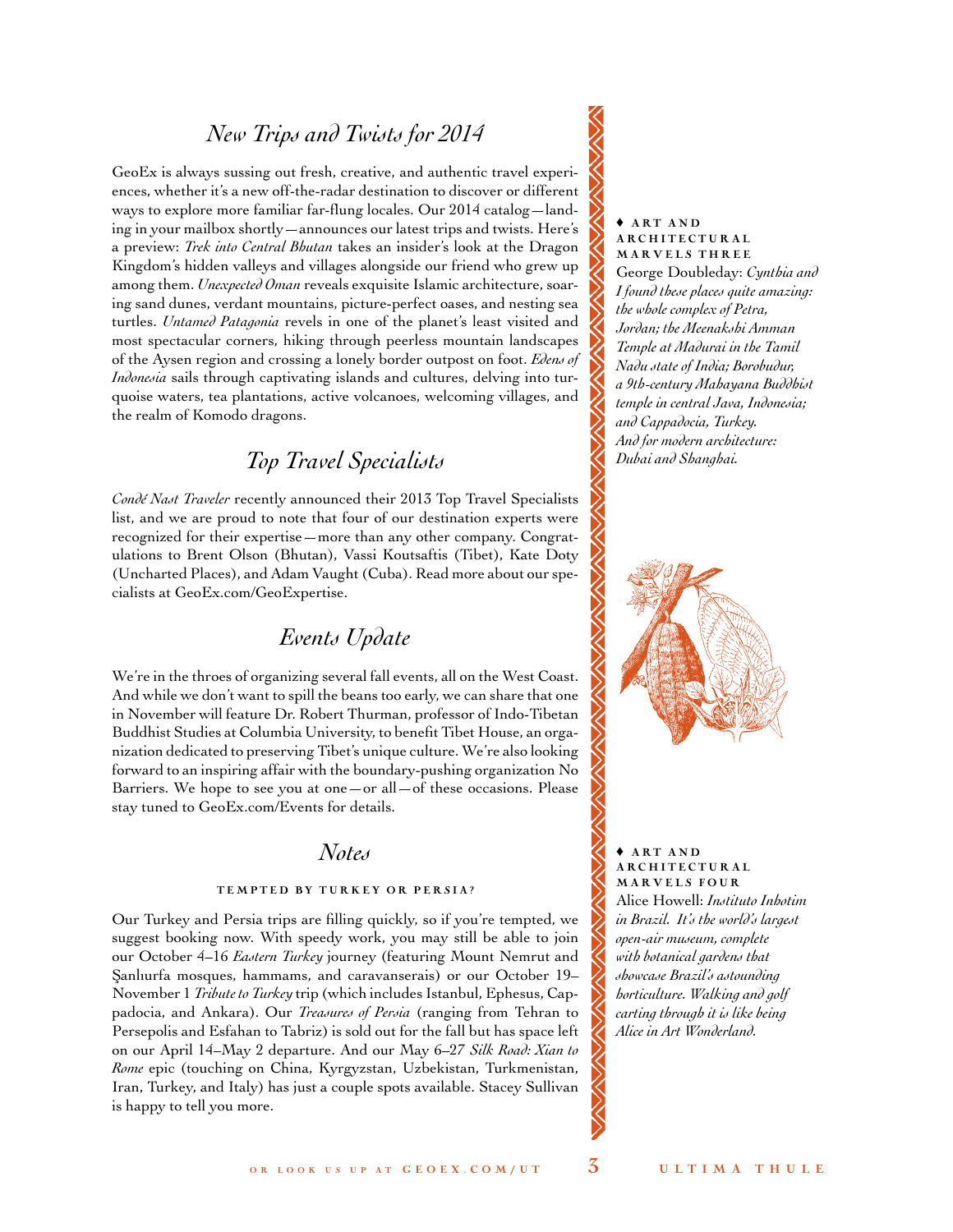## INTRODUCING MYSTICAL WEST AFRICA

If you're a fan of seriously off-the-radar travel destinations—and especially if you've seen some of Africa and want to delve deeper—you're likely to be intrigued by our newest small-group Scheduled Trip to the beguiling continent. *Mystical West Africa: Traditions, Voodoo, and Craft* journeys overland through Benin, Togo, and Ghana, introducing tribal cultures and time-honored traditions, revealing Gold Coast history, and dallying in markets awash in kente cloth, trade beads, and warm smiles.

"It's a fascinating, little-visited part of the world," says our chief Africa enthusiast, Starla Estrada, "and perhaps most exciting is that we've arranged for our travelers to attend three distinctive ceremonies rarely experienced by foreigners." In Abomey we'll watch the shape-shifting Egun mask dance, a traditional celebration of south Benin's Fon and Yoruba people; we'll soak up hypnotic rhythms of drums and chants during a voodoo ritual at a small Benin village; and we'll see the festive Ashanti way to honor the dead.

The 13-day journey begins in Benin's coastal city of Cotonou. After a good look around, we boat across Lake Nokwe to the isolated stilt fishing village of Ganvie and get a taste of Tofinou life. Then north to Abomey, whose Royal Palace was constructed with clay and slave blood, a testament to a heart-wrenching past. We gain a different perspective from a Yoruba *griot* (storyteller), then stretch further in Ouidah, the spiritual capital of voodoo. Crossing into tiny Togo, we wander Lomé's crumbling colonial quarter and browse wonderful art and fetish markets. Continuing into Ghana, we learn about bead making from skilled Krobo people, meet batik artisans in Kumasi, explore Ashanti craft villages, and lose ourselves in West Africa's largest open-air market. After a couple days exploring seaside Elmina, where a castle (built for the slave trade) overlooks a tranquil harbor, we head to Accra via Kakum National Park. Finally, in the capital, we behold artistically carved coffins, deepen our understanding of African history, and enjoy Ghana's best beach. Call Starla for more information (departures: October 5–17, November 16–28, and February 8–20).

## TO THE HEART, IN THREE PARTS: VIETNAM, LAOS, AND CAMBODIA

Early Hindu and Chinese cultural and artistic influences are steeped, layers deep, into the soul of Vietnam, Cambodia, and Laos. They are the very reason the countries became collectively known as Indochina. Our specialist Tina Liadis would shake her head at the idea of visiting one without seeing the others. "You would be missing a piece of the puzzle." That's why she carefully crafted our 16-day *Heart of Indochina* (November 16– December 1) to delve into all three, exploring culture and nature, and in true GeoEx fashion, making sure we're privy to unique local experiences. For example, in Hoi An, we wander the central market with a resident chef who then gives us a hands-on cooking lesson. And in Hanoi, we spend time with an Indochina art expert who piques our curiosity with the magic we were missing.

The trip begins in Ho Chi Minh City, where we sweetly ogle the contrasts of posh restaurants sharing sidewalks with roadside noodle stalls, and elegant French colonial boulevards with roughhousing schoolchildren. Moving to the port city of Hoi An, we see the Vietnam of centuries

# $\triangle$  ART AND A R C H I T E C T U R A L MARVELS FIVE Jean-Paul Tennant: *Having seen*

*the castles of Europe but never the*  dzongs *of Bhutan, I was stunned. They are formidable, functional, and beautiful. Not only do they embody a fascinating history (no one talked about this in World History class) but they are still alive with active monasteries and gorgeous storytelling art that brings Buddhism to life.*



# ♦ A rt a n d A R C H I T E C T U R A L MARVELS SIX

Scott Montgomery: *Iran! Esfahan has some of the most incredible Islamic architecture in the world, with stunning blue mosaic tiles adorning the sensational buildings around Imam Square. And with Persian art's rich heritage, Iran offers ample opportunities to see gorgeous miniatures, pottery, and, of course, magnificent rugs.*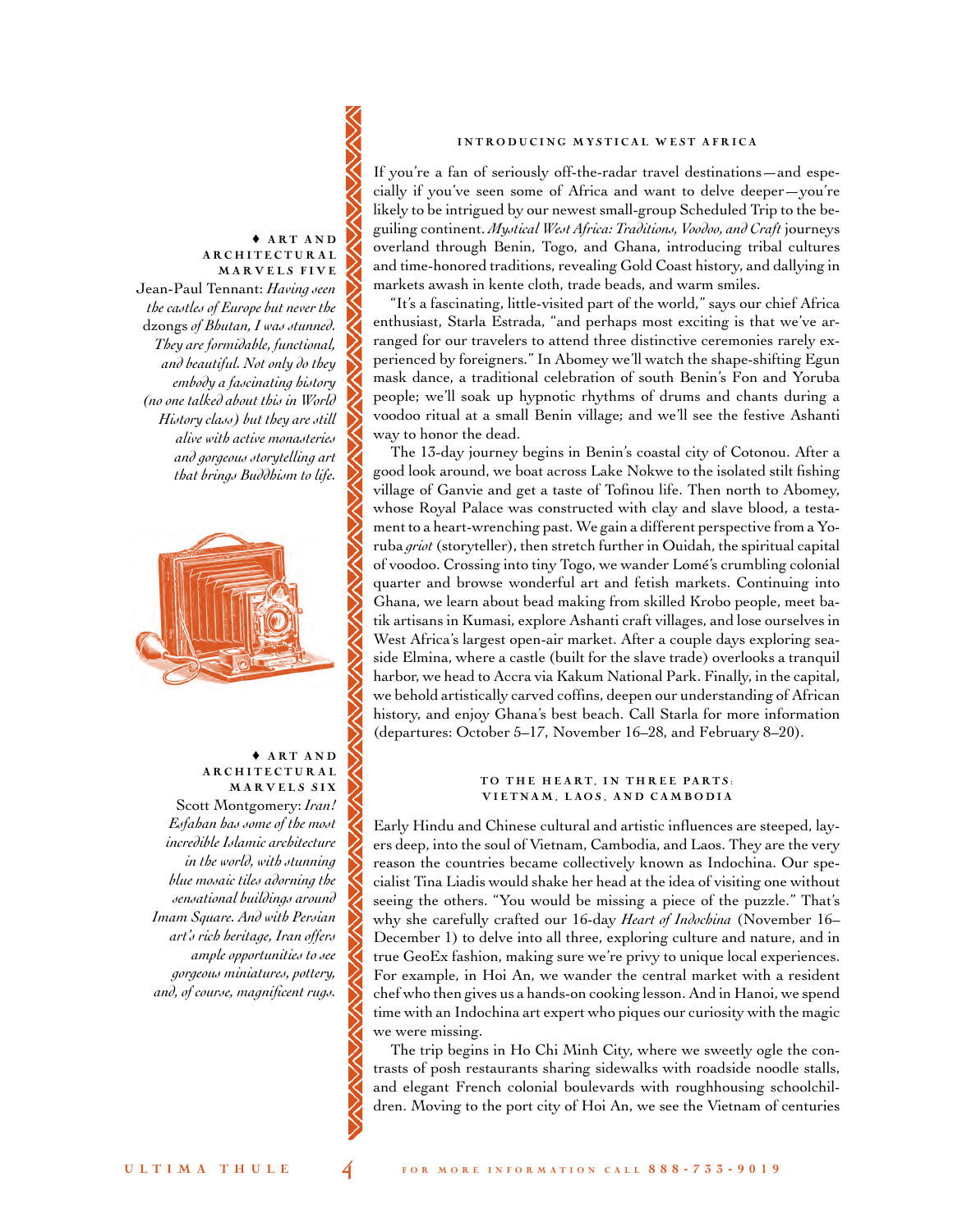past—old wooden houses, bridges, and fields—as if frozen in time. After time in Hanoi and Hue, we drive to Halong Bay and board a deluxe cruise boat to sail across sapphire waters among hundreds of stunning karsts. We visit islands and caves, and when the weather is right, we can swim, snorkel, or kayak.

Continuing to less-frequented Laos, which Tina calls "old Asia preserved," we soak up peaceful landscapes and revel in the legendary hospitality of the resilient Lao people. We end in Cambodia, starting with the ruins of Angkor, one of the world's greatest architectural achievements and which Rose Macaulay describes in her marvelous *Pleasures of Ruins*: "All is now fantastic and ambushed with ghosts; the erroneous opinions of archaeologists twitter among the ruins like bats." Tina is the one to call for further insight on this trip and on these forever-plaited countries.

# A FEAST OF CULTURE AND FOLIAGE

"Japan is entered; the event is marked, as when one enters a Shinto shrine by passing beneath the *torii* gateway. There is an outside; then, there is an inside. And once inside—inside the shrine, inside Japan—the experience begins with a new awareness, a way of looking, a way of seeing." We're keen to share this experience so beautifully described in this passage by author Donald Richie, and our *Japan: A Cultural Feast* is a sensational entrée into his adopted homeland. Best of all, there are still spaces left on the November 3–14 departure, when the fall colors make an already visually stunning realm even more so.

Carey Johnston, our Japan guru, explains: "We've timed the trip to coincide with the autumn foliage. It is a great itinerary for first-timers to Japan as it touches on the highlights: cosmopolitan Tokyo, scenic Hakone, the Alps town of Takayama, and traditional Kyoto." Along the way we have time for quiet cultural experiences, from tea ceremonies to lessons in calligraphy, sushi making, and *wagashi* crafting.

Upon alighting in Tokyo, we spend three days exploring the city sights, including the Meiji Shrine, Tokyo Tower, Hamarikyu Gardens, and the gargantuan fish market. It doesn't take long to appreciate Japan's talent for integrating its proud, ancient culture with its equally fervent embrace of the modern. From Tokyo we travel by train into the mountains to Hakone, where we luxuriate in *onsens* (hot springs), walk contemplatively in the acclaimed Outdoor Sculpture Garden, boat across lovely Lake Ashi, and visit the Owakudani Crater, hoping for a view of glorious Fuji. Next it's on to the charming Japan Alps town of Takayama, wandering its old streets and dropping into woodworking shops. We end in Kyoto, cradle of Japan's traditional arts and crafts, and home to the country's most beautiful temples, shrines, palaces, villas, and gardens. It's worth noting that we've just lowered the price, due to the US dollar's strengthening against the yen. Call Carey to learn more.

## " HAVE GONE TO PATAGONIA"

Bruce Chatwin sent these words by telegram to his employer in England upon landing in Patagonia for the first time. Just four words so simple, yet dripping with life-changing implication—severed his ties with the Sunday *Times Magazine* in the mid-1970s and launched him on six months of discovery that culminated in his award-winning book, *(continued on page 6)*



*For more literary travel musings, visit our blog at* [GeoEx.com/Blog.](http://www.geoex.com/blog)

#### $A RT AND$ A RC H I T E CTURAL Mar v e ls s e v e n

Adam Vaught: *The city of Havana is like one huge living museum whose curator walked out and never looked back. Evidence of its former grandeur can easily be found, but 50 years of neglect have taken their toll and left the city in a unique state of tragic beauty.*

# ♦ A rt a n d A RC H I T E CTURAL MARVELS EIGHT Michael Steigerwald: *One of the most interesting architectural wonders I've visited is the underground city of Derinkuyu*

*in the Cappadocia region of central Turkey. Between the 5th and 10th centuries bce, the troglodyte dwellings sheltered up to 20,000 people, along with their livestock and food stores.* 

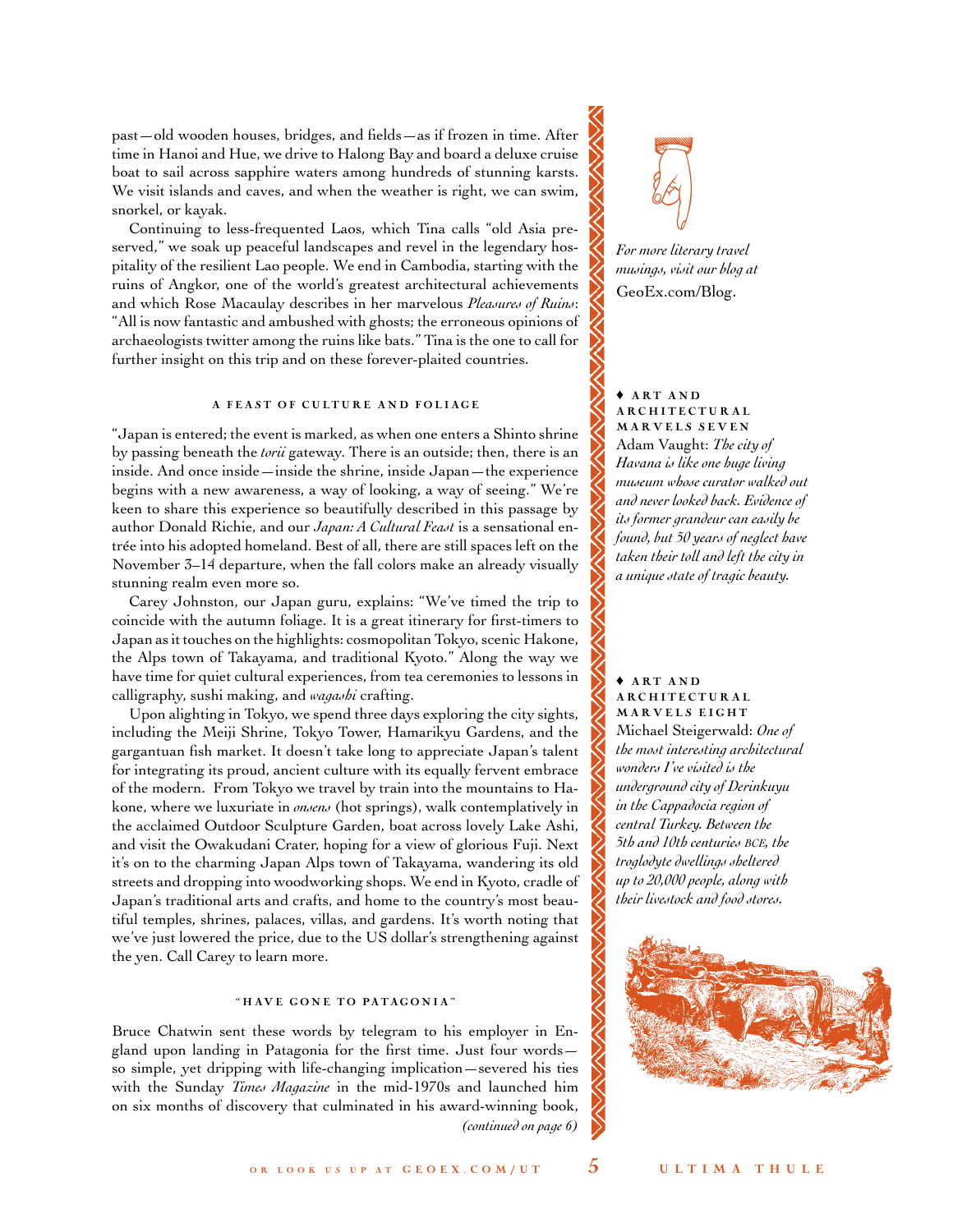# *(continued from page 5)*

*In Patagonia*. He's not the only person to be spirited away by the wild, mountainous landscapes straddling the Argentina-Chile border. Our Janko Gorse is another.

Janko chucked a successful accounting career in Buenos Aires to follow his bliss south. He has been leading trips in Patagonia for GeoEx since 1988, sharing with us his particular southern Patagonia expertise. (He's completed all the Andean crossings from the Puna to Tierra del Fuego.) GeoEx travelers consistently rave about him. Denise D., for example, wrote: "Janko was nothing short of AMAZING! He was helpful, accommodating, engaging, funny, nice—a wonderful guide and a great person." He has few rivals when it comes to passion for Patagonia, and we're delighted he'll be leading our upcoming *Into Patagonia* trips (November 3–12, January 19–28, and February 9–18).

This ten-day adventure, bookended by time in compelling Buenos Aires, whisks us to the immense Patagonian Steppes, to icy Lago Argentino, and to the stunning, spiky Cerro Fitz Roy, one of the earth's most technically daunting peaks. We rest up from our day hikes and relish Patagoniainspired pampering in uniquely superb lodges, including the sublime and gloriously isolated Estancia Cristina, an old wilderness ranch set against lushly glaciated mountains. If you've got another four days (and we sincerely hope you do), you can add time in the scenic masterpiece of Torres del Paine. Call Natalie Crow for details. Incidentally, she notes that November travelers benefit from early-season pricing and fewer tourists.

#### NEW YEAR'S IN THE ARCTIC: FIREWORKS BY MOTHER NATURE

When asked what is special about this December's *New Year's Northern Lights Rail Journey* (December 28–January 6), our man Urs Hofmann replied with his typical dry wit and flair for understatement: "Other than the fact that travelers will experience St. Petersburg and Moscow decorated for Russian Christmas—in the middle of winter, with no tourists—and that they'll celebrate New Year's aboard the lovely Golden Eagle *and* see the Northern Lights (fingers crossed) way up in the Arctic . . . I can't think of anything noteworthy." You get the idea: If you're looking for a truly extraordinary and highly unusual way to ring in 2014, this is the trip for you.

This ten-day train journey to the planet's far northerly reaches kicks off in St. Petersburg, wraps up in Moscow, and explores charming villages in between—all alight with holiday festivities, which more than make up for the missing daylight this time of year. We'll wander streets bright with the spirit and traditions of Rozdestvo and take in palaces, onion-domed churches, and possibly a ballet. We'll revel in Christmas markets, a choral performance by monks, and a sleigh ride. And yes, we'll bid farewell to 2013 with a gala dinner, complete with caviar and music, in the Golden Eagle's elegantly appointed dining car, and welcome in 2014 with a champagne toast on the Arctic Circle. The onboard guest astronomer will speak about the aurora borealis, which we'll have excellent chances of seeing. Urs is the one to call.

#### EVER-ENCHANTING INDIA

Indira Gandhi explains a good approach: "If you wish to know something about India, you must empty your mind of all preconceived no-



•

#### ♦ A rt a n d A R C H I T E C T U R A L MARVELS NINE

Sabrina Middleton: *I loved the State Hermitage in St. Petersburg, Russia. Partially housed in the former Winter Palace of Peter, it's an epic museum with three million works of art from around the world. Best of all, my in-country colleague arranged early admission for me, so I had the place to myself before the heaps of tourists arrived.*

# $*$  ART AND A R.C H I T E C T U R.A L. MARVELS TEN Urs Hofmann: *Naqsh-e Jahan*

*Square (or Imam Square) is one of the world's most beautiful and architecturally amazing sites. I recommend appreciating it from the terrace of the Qeysarieh Tea House, glass of tea in hand, along with some delicious sweets (and possibly a Qalyan).*

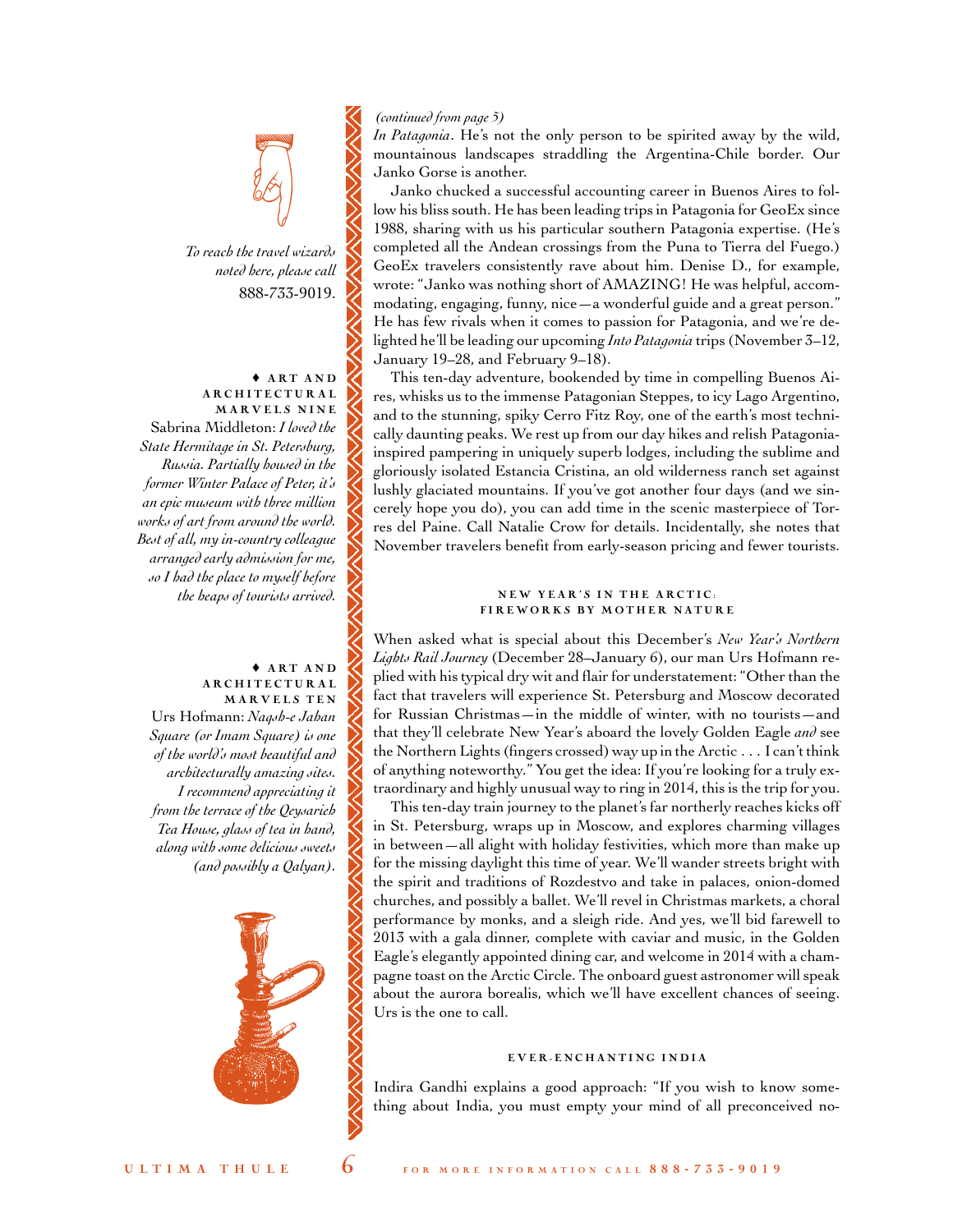tions. . . . India is different and, exasperating as it may seem, would like to remain so. This is the secret of India, the acceptance of life in all its fullness, the good and the evil." We've been enchanted by India's color and complexity for decades, and we're fond of introducing our travelers to the country's richness. A good place to start: *From Taj to Tiger.* This time-tested, 16-day trip reveals the best of northern India from Varanasi to Jaipur along with pulse-quickening wildlife encounters—possibly a Royal Bengal tiger in Ranthambore National Park—and exquisite places to stay, like the luxurious tented Oberoi Vanyavilas.

Our eyes feel gluttonous in Delhi, gobbling up the sights, as we wind by rickshaw through the lively Chandni Chowk bazaar. Later we see the sunrise over the Taj Mahal and slow down for a moment in the masterful 10th-century Chandela temples at Khajuraho, which UNESCO calls "among the greatest masterpieces of Indian art." We go deeper into the less-visited Rajasthan countryside, lingering in traditional villages and feeling tickled to spot sloth bears and langur monkeys on an afternoon game drive. In the ancient town of Narlai, we join locals to celebrate the enthusiastically fêted Diwali, the annual Festival of Lights, watching the town light up with *diyas* (oil lamps) and firecrackers. That's if we're there in the fall; in the spring, our time in Narlai is timed with another muchanticipated festival, Holi. Ring Simon Krejcik for more on this titillating and comfortable journey (departures: October 22–November 6 and March 5–20).

#### WAVES AND WILDLIFE FOR A WINTER HOLIDAY

While there is something nice (and nostalgic) about hunkering down at home for the winter holidays, we at GeoEx gravitate toward taking our celebrations on the road, especially to warmer climates with sights and activities to please our diverse array of traveling companions. For this reason, the Galápagos Islands and Costa Rica rank high on our Greatest Places to Spend the December Holidays list. Spaces fill up quickly, so we recommend planning early.

"It's a special time of year in the otherworldly archipelago," says our Galápagos celebrant, Natalie Crow. Foliage explodes, baby giant tortoises hatch, land birds nest, and temperatures are ideal for snorkeling, beach walks, and al fresco meals. And she's lined up two exclusive, eight-day journeys (December 22–29 and December 26–January 2) based from the marvelous Galápagos Safari Camp, modeled after Africa's very best tented camps. We'll do plenty of island visiting and communing with wonderfully curious wildlife, swim and kayak to our hearts' content, and get a guided tour of Quito to boot. (Of course, if you'd rather spend your nights at sea, we can help there, too, arranging cruises by 48-passenger ship or 16 passenger charter yacht.) Natalie is happy to tell you more—ask her about the somersaulting sea lions.

Costa Rica, another treasure-house of flora, fauna, and geologic wonders, is also well suited to travel in late December. It's "the world's best natural playground," according to our chief Latin America expert and former Costa Rica resident, Jennine Cohen. She's choreographed itineraries to this verdant, pacific country with river rafting, hiking, kayaking, birding, mountain biking, sailing, zip-lining, and more. She loves planning Custom Trips here as well, introducing travelers to such outof-the-way wildlife extravaganzas as the Osa Peninsula. She delights in *(continued on page 8)*

 $*$  ART AND A R C H I T E C T URAL MARVELS ELEVEN Jennine Cohen: *Rio de Janeiro! The Museu de Arte do Rio (just opened in March), the Museum of Modern Art, and the Niterói Contemporary Art Museum the building alone, designed by Oscar Niemeyer, is worth a trip.*



# $\triangle$  ART AND A RC H I T E CTURAL MARVELS TWELVE Sara Barbieri: *The State Art Museum of the Republic of Karakalpakstan, a.k.a. the Igor Savitsky Museum. Its inspiring collection, hidden in the very uninspiring town of Nukus, Uzbekistan, is the second-largest collection of Russian avant-garde art, hanging, ironically, alongside its Socialist Realism comrades. The museum has been aptly called "Le Louvre des Steppes."*



*Share this* Ultima Thule *with friends: a PDF version is available at*  [GeoEx.com/UT55.](http://www.geoex.com/~/media/Files/Ultima-Thule_55.ashx)

CST #1006401-10